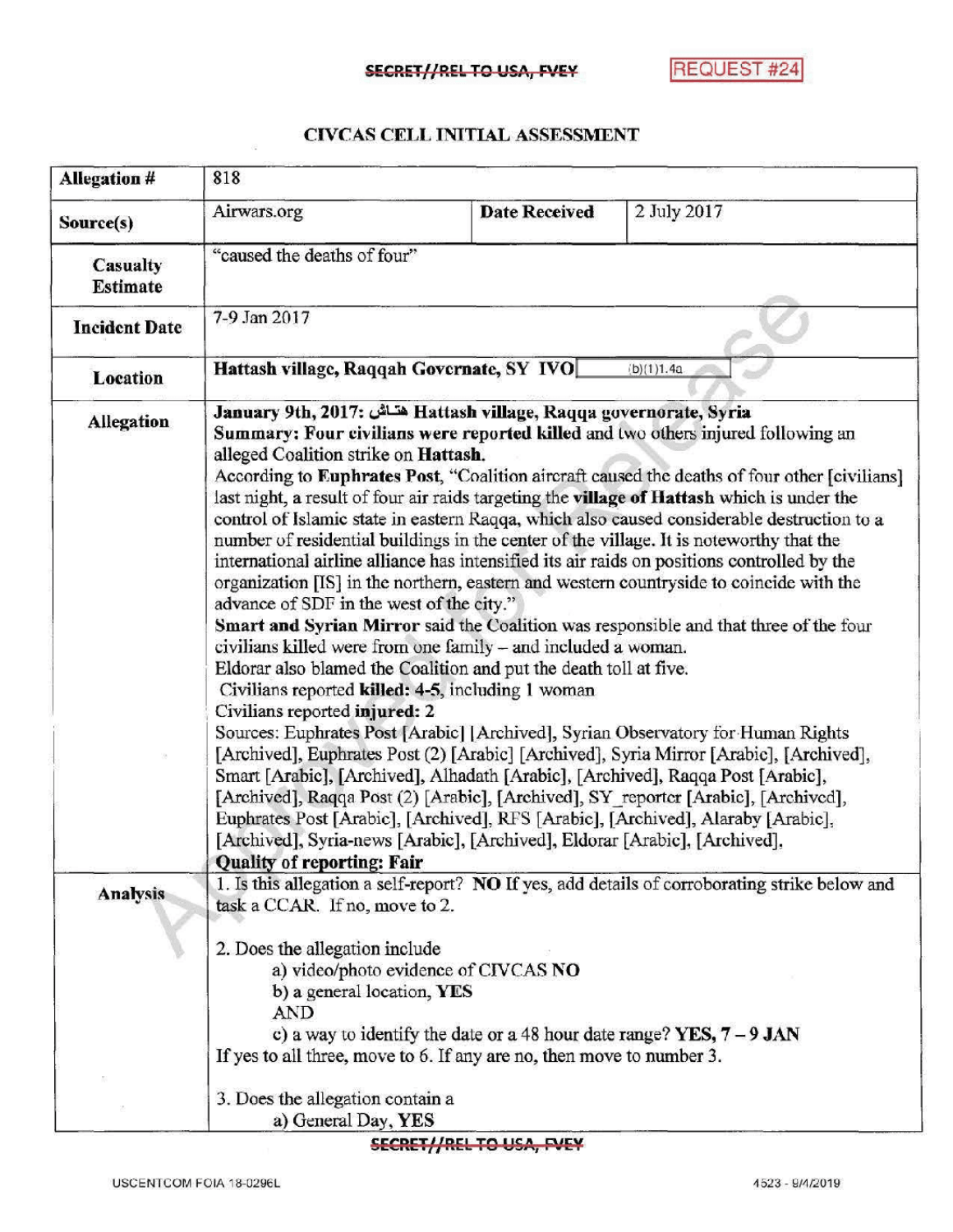|                                        | <b>AND</b>                                                                                                                                                                                                                                                                                                                                                                                                                       |
|----------------------------------------|----------------------------------------------------------------------------------------------------------------------------------------------------------------------------------------------------------------------------------------------------------------------------------------------------------------------------------------------------------------------------------------------------------------------------------|
|                                        | b) Specific location, e.g., MGRS or specific building? NO<br>If yes to the two, then move to 6. If any are no, move to number 4.                                                                                                                                                                                                                                                                                                 |
|                                        |                                                                                                                                                                                                                                                                                                                                                                                                                                  |
|                                        | 4.a. Is the allegation from a single source (even if there are multiple sources, look at whether                                                                                                                                                                                                                                                                                                                                 |
|                                        | the sources lack independence, i.e., all derived from one source)? NO If yes, move to 4.b. If                                                                                                                                                                                                                                                                                                                                    |
|                                        | no, move to 5.<br>4.b. Is the single source a high quality source OR does it provide specific facts that may                                                                                                                                                                                                                                                                                                                     |
|                                        | warrant a CCAR. If yes, move to 6. If no, then move to 4.e.                                                                                                                                                                                                                                                                                                                                                                      |
|                                        | 4.c. Has media interviewed witnesses and/or victims? If yes, then contact journalist and re-                                                                                                                                                                                                                                                                                                                                     |
|                                        | assess. If no, then close the allegation.                                                                                                                                                                                                                                                                                                                                                                                        |
|                                        | 5.a. Are any of the sources high quality? YES If yes, move to 6. If no, move to 5.b.<br>5.b. Are there at least two corroborating sources (total of 3) that independently reported the<br>allegation, OR does it provide specific facts that may warrant a CCAR? If yes, move to 6.                                                                                                                                              |
|                                        | If no, close the allegation.                                                                                                                                                                                                                                                                                                                                                                                                     |
|                                        | 6. Does the allegation contain sufficient information on the time, location and details to<br>make an assessment of credibility? YES I.e., does it provide enough information to<br>determine the date within 48 hour; does it provide enough information to determine a<br>neighborhood, landmark, or other way to where the alleged incident occurred within a .5km<br>radius? If yes, move to 7. If no, close the allegation. |
|                                        | <b>MAT</b> checked, No results                                                                                                                                                                                                                                                                                                                                                                                                   |
|                                        | <b>CAOC Strike Log checked, No results</b>                                                                                                                                                                                                                                                                                                                                                                                       |
|                                        | <b>CJTF Strike log checked, No results</b>                                                                                                                                                                                                                                                                                                                                                                                       |
|                                        | 7. Are there any potentially corroborating strikes? If yes, answer the below questions and<br>task CCAR. If no, close allegation. NO                                                                                                                                                                                                                                                                                             |
|                                        | 1. Assessed date of incident: 7-9 Jan 2017                                                                                                                                                                                                                                                                                                                                                                                       |
|                                        | 2. Location: Hattash village, Raqqah Governate, SY IVO<br>(b)(1)1.4a                                                                                                                                                                                                                                                                                                                                                             |
|                                        | 3. Corroborating strikes: None                                                                                                                                                                                                                                                                                                                                                                                                   |
| <b>Non-US Coalition</b><br>Involvement |                                                                                                                                                                                                                                                                                                                                                                                                                                  |
| Decision                               | Close at the IA due to insufficient evidence to corroborate the allegation.                                                                                                                                                                                                                                                                                                                                                      |
|                                        | There are no strikes IVO<br>(b)(1)1.4a                                                                                                                                                                                                                                                                                                                                                                                           |
| <b>Report</b>                          | (b)(3) 10 USC 130b; (b)(6)                                                                                                                                                                                                                                                                                                                                                                                                       |
| <b>Approved By:</b>                    |                                                                                                                                                                                                                                                                                                                                                                                                                                  |